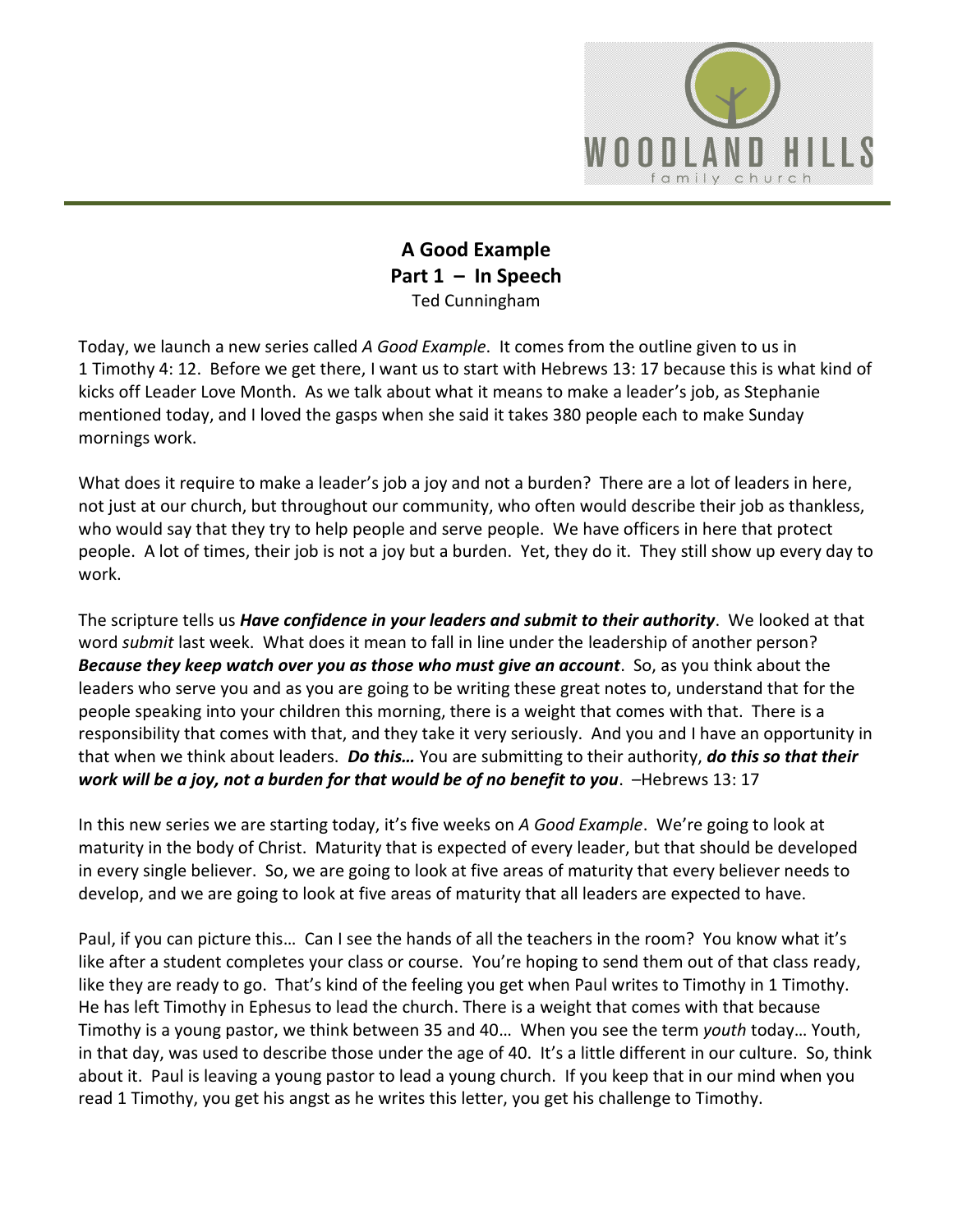It's like, "Ok, Timothy, you have to display of this maturity that we're talking about and how the church should get along as a family, as brothers and sisters in Christ Jesus. But before you start preaching and teaching this, you have to be this. You have to set the good example."

Here's what we read in 1 Timothy 4: 12 - *12 Don't let anyone look down on you because you are young…* Just because you're young… And we do know this. Typically, we should grow in maturity as we grow older, but we know age is not a guarantee of maturity. Can I get an amen on that? Everybody in here, every single person in here can name one person who is young who is, as we say, wise beyond their years. Like this is a young person and the maturity they display at a young age is unbelievable. And especially if you set them up against all their peers. This young man, young lady displays a lot of maturity. But you can also… Maybe you saw it in the parking lot a little bit today. Someone who is older that is not displaying a level of maturity that that age, that that gray hair should display. So, you see, age is not a guarantee of maturity.

But what Paul says is don't let anybody look down on you right now because you're young, because when you're young… Young people, I hope you get it in this series. When you're young, you can display a lot of maturity. You can be wise beyond your years. Then he's going to say, …*but set an example for the believers…* And here's our outline for the next five weeks. *…in speech, in conduct, in love, in faith and in purity.* These are the five areas of maturity that, as believers in Christ, we want to go after and grow in maturity. Again, we expect leaders to be mature in speech, conduct, love, faith, and purity, but it's also something to be developed in all believers.

This message today, as we start with speech, is one of those that probably, along with a message on anger, needs to be given once a year to every church everywhere. I had started writing this a few weeks ago, but two weeks ago, I found myself in a meeting at the Chamber of Commerce. We were gathered around, and we had two school superintendents that I will not name in the room. We asked them, we wanted to know, "What has it been like leading in the schools these past two years?" Let me tell you, there was a lot of emotion in that room. I learned a lot.

One of the superintendents used such great word pictures. I don't have time to give all the word pictures that he used. He started his time off by saying this, "What's the most stressful decision a school superintendent makes in a given year?" Does anybody know the answer to that? It's snow days. I'm thinking budget, personnel, lunch programs. He said, "We have the most stress making the call to cancel." That's because some of you get a little lippy. I was on Facebook and some of you got a little lippy on Facebook about calls being made. He said, "You don't sleep that night. You're driving around and you're so stressed."

And here's how he described the last two years of the pandemic. I thought this was brilliant, and it really took me there. He said, "The last two years of trying to do school has felt like making a snow day call two to three times a day." That's a great word picture, isn't it? Then he gave another one. He said, "Imagine you order a club sandwich, hold the bacon." He lost me on that right there. What kind of idiot holds the bacon? Actually, give me two pieces of bread with bacon; that's what I want. You can hold all the other fruits and vegetables you put on that thing. But I tried to reengage with the word picture.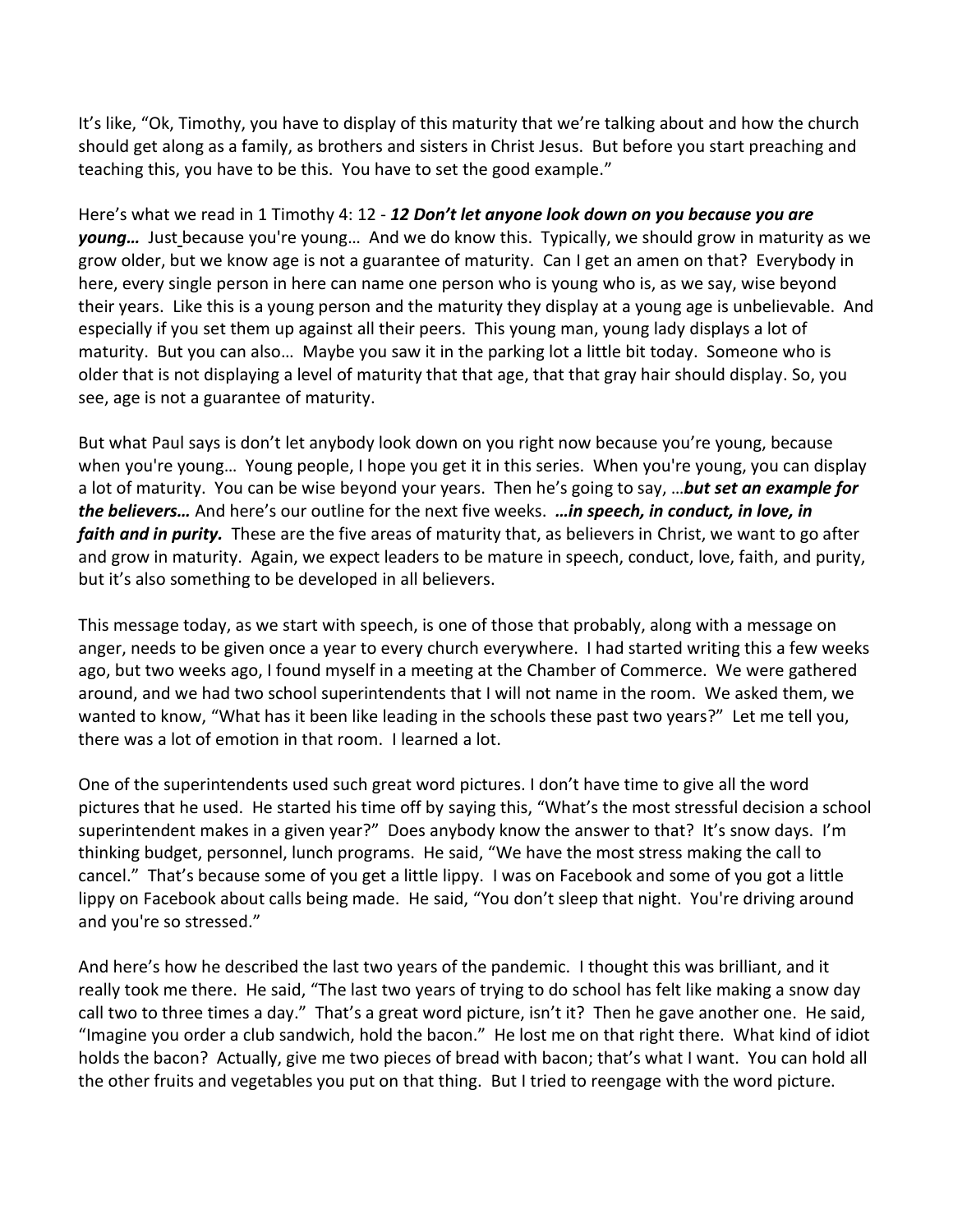Ok, you order a club sandwich, hold the bacon. He said, "We make you a club sandwich, but we… Now, he's talking about school – teachers, administrators. He says, "We make you the club sandwich, but we accidentally leave the bacon on it. We give it to you. You get it and your first response is frustration. "This isn't what I ordered." He said, "What does a normal person do?" Take the bacon off and give it to some deserving person that now gets double the amount of bacon on their sandwich. He said, "That's not what's happening today with students and with parents. Instead, they give the whole sandwich back and say, 'This is not what I ordered.'" You see what he is saying? This is so good. We may have him come and speak. It was so powerful, so good. He said, "We're trying our best to deliver education to the students, and you do one thing, you make one bad call, one decision that somebody doesn't like and they hand the whole thing back to you.

There were people that were on Zoom or conference call and one of them chimed in with, "Now we have to figure out a solution in our community, what do we do? One guy said, "We need pastors to start preaching more message on kindness." I said, "Hey! Settle down! We're looking for a multi-facetted approach to this thing. Multiple directions we're coming in at this thing and not putting it all back on the church." So, with that, we launch this series. I told him I was already planning on *speech*, but, man, I was writing notes and the bulk of this outline came out of that meeting. I should have been more in the meeting, but I was typing away because it all fit.

Here's what we're going to start with as we talk about our speech today. Believers, as we move toward maturity, **the tongue is powerful**. Proverbs 18: 21 says, *The tongue has the power of life and death.*  You can kill a relationship, or you can bring a flourishing tone and message to a relationship. Some of you have brought life to your workplace because of your tongue. Others are so toxic that they bring death every time they walk into the room. The tongue is powerful is where we start; our speech is powerful.

This is also what scripture teaches about the tongue. **It determines the direction of your life and the quality of your relationships.** 

In James 3: 3 – 6, we get three great word pictures and I love this. You get bits, rudders, and fires, so keep that in mind this week when you think about your tongue. Bits, rudders, and fires.

*3 When we put bits into the mouths of horses to make them obey us, we can turn the whole animal.* A 2,000-pound animal is turned with just a very small bit. *4 Or take ships as an example. Although they are so large and are driven by strong winds, they are steered by a very small rudder wherever the pilot wants to go. 5 Likewise, the tongue is a small part of the body, but it makes great boasts. Consider what a great forest is set on fire by a small spark. 6 The tongue also is a fire, a world of evil among the parts of the body.* Isn't that interesting when you think about this. A lot of times, we like to think of other parts of the body that are worlds of evil, that bring on a lot of hurt, but it says the tongue, this small part of your body *…It corrupts the whole body, sets the whole course of one's life on fire, and is itself set on fire by hell.*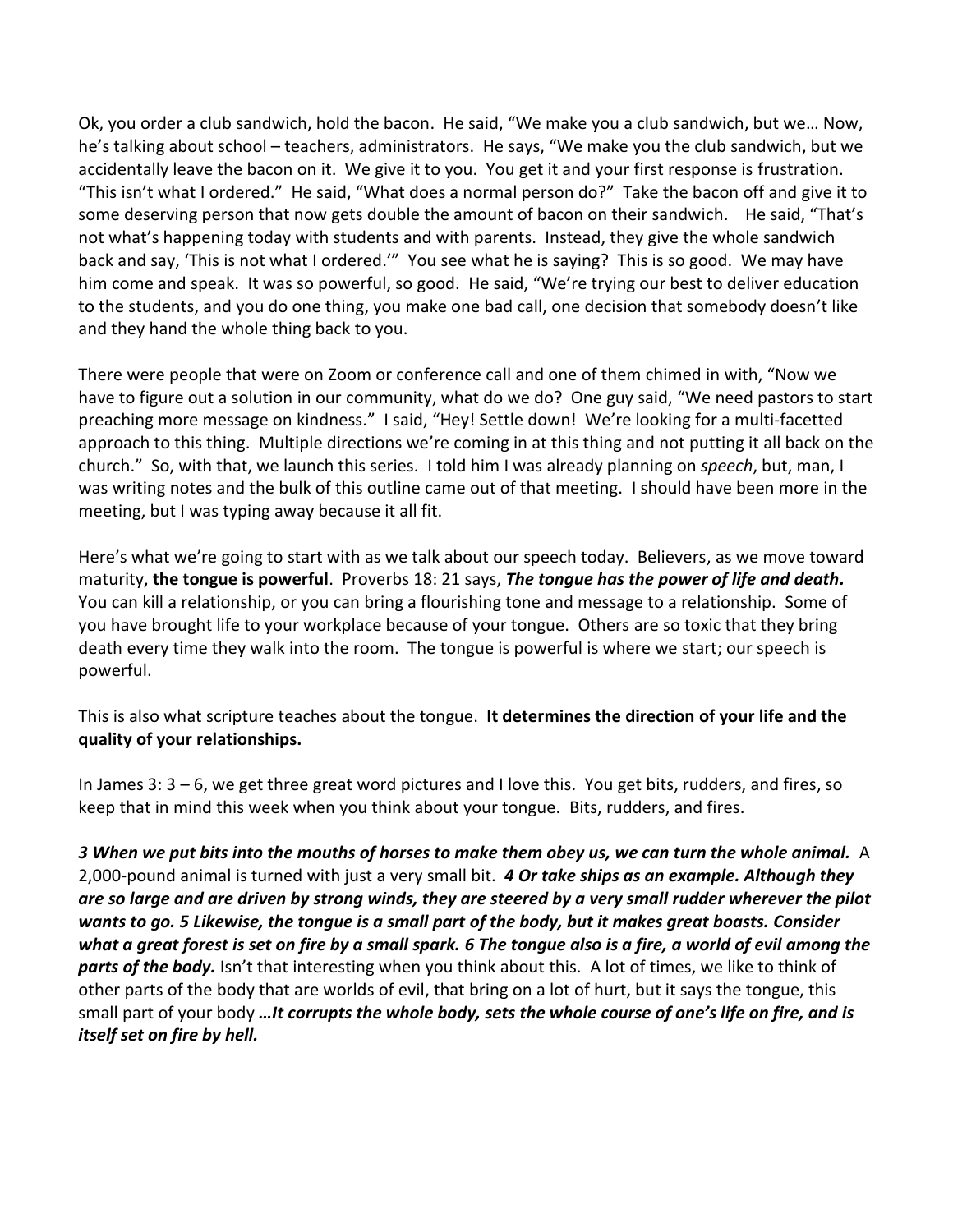What are we learning today about the tongue as we talk about this small part of the body? We're actually saying your words matter. What you say matters. How you say it matters. And when you say it matters. To me, this is the key when scripture talks about the tongue. If you do a search on this, on your Bible app, you're going to find verse after verse after verse teaching us about the tongue, it's power and what we should do with it. And this is the very first thing that Paul tells Timothy in 1 Timothy 4: 12. In maturity, you need to grow in your conversation. The words that you use, how you use them, and when you use them. Your words matter.

I was looking for signs this week. I love signs because I've been by some bad signs. I love this one. You get restaurant signs, bathroom signs all the time, but this one I love. "Tables are for eating customers only." Words matter. As a pastor I really appreciate this one from Mount Pleasant Baptist Church. "Do you know what hell is? Come hear our preacher." See, words matter. Now, if there's one that is so close to home… my friend John Branyan has a whole bit on this. But I think you need to change your church name when you live in Flippin, Arkansas. You're actually inviting lost people to the Flippin Church of God. Could you imagine if they ever need to call the police for help? "I'm at the Flippin Church of God! Get me the Flippin cops! Right now!" Let's go with Amazing Grace Church of God, or Healing River Waters Church of God. There are a lot of other names we could use. Flippin, let's change your name. I want to open a donut shop in Flippin. I'm going to save that for Date Night Comedy in November.

Let's look at the what, how, and when, and what the scripture says. What you say matters. Keep in mind, with communication and our speech, only 7% of communication is found in the actual words, the sentences we put together in a conversation. Scripture talks about several types of words, the kind of words that we use, in Ephesians 4: 29. It's probably the first one many of us go to as that unwholesome talk. *29 Do not let any unwholesome talk come out of your mouths, but only what is helpful for building others up according to their needs…* This is that bringing life to relationships. Again, whether it be in the schools or in the restaurants…

One of the things I shared with this superintendent was "I know what you're going through, but let me tell you, it's everywhere. It's everywhere right now." As I just shared with you about the schools, many of you in the restaurants are feeling the exact same thing. We have people here that work in the airlines. The airlines are feeling the exact same thing. Churches are feeling the same thing. Everywhere you go, every type of business or ministry that you're in, you're going to experience this. Life or death coming into it. So, we, growing in maturity in speech, we won't let unwholesome talk come out of our mouths, *but only what is helpful for building others up according to their need that it may benefit those who listen.*

In Proverbs 16: 24, we get kind words. We've taught this to our kids since they were very young. *Kind words are like honey – sweet to the soul and healthy for the body.* There it is again. Bringing life not just to conversations, but to our relationships. This is why we speak words of honor, high value over one another in our homes, in our churches, and in our community.

Proverbs 12: 18 talks about the reckless words. *The words of the reckless pierce like swords, but the tongue of the wise brings healing.* Again, it brings healing; it brings life. And we want to grow in this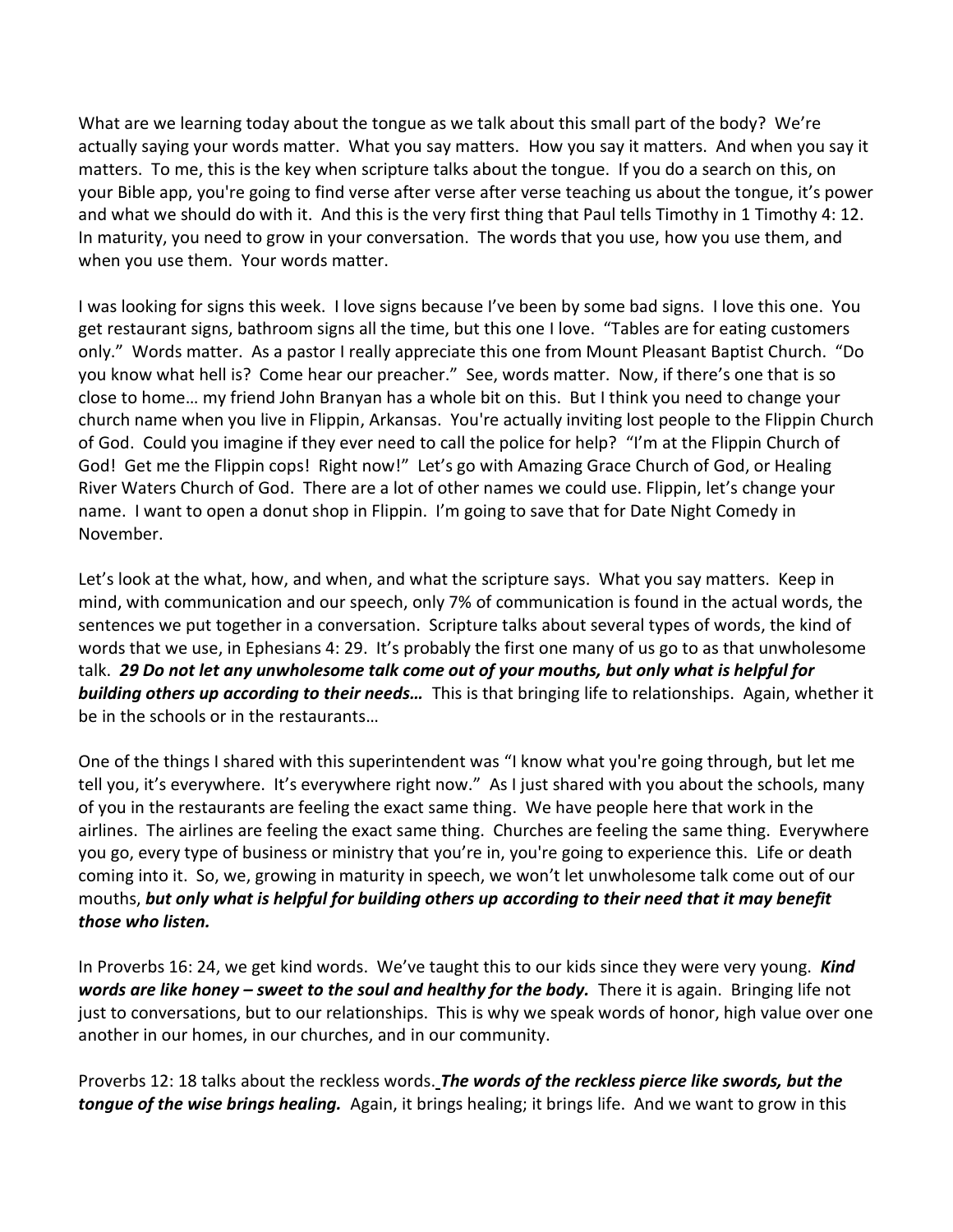type of maturity. Say it again, going back to 1 Timothy 4: 12. We expect everything we're talking about right now in all of our leaders, but we want to see it develop in all believers.

So, we have unwholesome talk, we have kind words, we have reckless words. In Proverbs 15: 1 we have gentle words. *A gentle answer turns away wrath, but a harsh word stirs up anger.* This is why I made a comment… They asked me to do a survey on a flight I was on recently. I've never done surveys. I don't ever do surveys. "Can you stick around for two questions at the end of this phone call?" "No. I want to watch my children grow up." That's what I always say. I don't want to take a survey. What are they going to get to? "Do you have time for one question? Do you have time for half a question?"

But I decided to go ahead and answer the survey because I see it happen too much. Someone gets on a plane, and they are mad, and they are making their point about the masks. The flight attendant… There are two types of flight attendants. There are ones who can escalate and there are ones that can deescalate, and I've seen them both. Why? Because a gentle answer… That's de-escalation, but I've watched plenty that are really close to retirement. They should have retired a couple of years ago, but they are just ticked. And I get it. It's weighing on them. I asked one of the superintendents, "Do you ever speak up to these parents, I mean really go back at them when they come at you?" She goes, "Every now and then, my mother voice comes out; I let my mom voice come out." But I've watched them. You know the people you have a gentle answer. They're not going to add any fuel to what's going on here. I'm going to be one that comes in and tries to calm it down, a gentle answer.

So, what we say matters, the words we use matter, but how we say it, I'm going to say, matters more. You know this. You get in way more trouble for the how than the what. Proverbs 15: 23 says, *To make an apt answer is a joy to a man, and a word in season…* like just spoken at the right time, the right place, with the right tone, *…how good is it*.

Proverbs 15: 28 goes on to say, *The heart of the righteous ponders how to answer…* This isn't one of my skills. I need to grow in this maturity. I need to take more time to think through what I'm going to say. *but the mouth of the wicked pours out evil things.* The how takes time. All of us in here are good with a snippy remark. We're good with the really fast answer. We're going to see in a second where that's coming from, and we need to deal with that. That's the priority of this.

Proverbs 29: 20 says, *Do you see a man who is hasty in his words?* You've seen that. You would say that man is a man or woman who needs to grow in maturity. *There is more hope for a fool than for him.*

Here's what we know. **My approach, your approach, gets me in way more trouble than my opinion**. Amy and I have a lot of different opinions on a lot of different things. And I have learned that my approach is the key to it all. This is the secret – my tone. Why? It's because 7% is the words and 93% of what you say is in your posture and in your tone. It's in what we call non-verbals. Your attitude walking in with the words, your approach is everything. If I'm standing close to you, it means I'm not a threat to you. If I'm standing back from you with my arms crossed, it means I'm closed and I don't want to talk about this anymore. If I'm scrolling through my phone, I'm not saying anything, but what that's saying is you don't matter that much to me.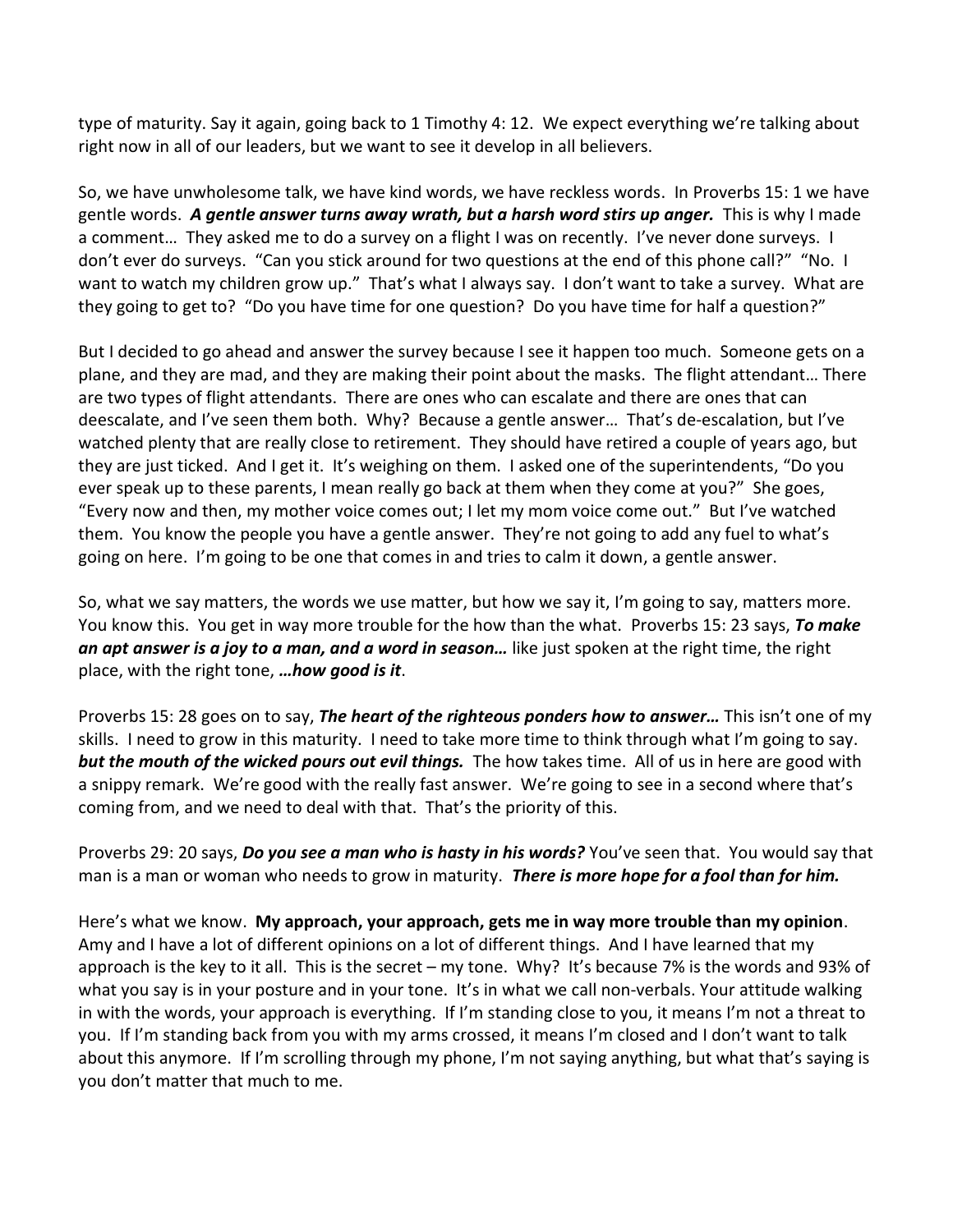And I can listen to another person's opinions without seeing it as an attack on mine. But I want to ponder my response. I want to slow it down. That leads us to the last one.

**When you say it matters**. This is one of my favorite parts of the text that you're going to see. Hold your tongue. I think in our day it can also be translated hold your thumbs. Because this is also where it's coming out (on the phone/social media). When you say it matters. James 1: 19 says, *My dear brothers and sisters…* Again, believers in Christ, *…take note of this: Everyone should be quick to listen…* I've asked Amy I don't know how many times how good of a listener I am. I remember the first time I asked her this question. I wanted a rating of 1-10. How am I doing as a listener? We were at Sugar Leaf and Carson was there. I go, " One to ten, how am I doing as a listener?" Amy goes, "Five" I said, " I don't need an answer right away. Why don't you take the lunch hour and just think it over and give me answer at the end of lunch."

Amy is good at this. She always wants to bail me out when she knows I'm struggling. She said, "Do you know what moves you from a five to an eight? It's when I have your undivided attention. That means you're in the room, you don't have a phone in your hand, you're not distracted, but I know you're thinking about something. Your mind is somewhere else. When I have your undivided attention, Ted, you move immediately from a five to an eight." Men, did you hear that? I think I speak on behalf of women worldwide when all they want is this: "incline the ear." It is the Old Testament term, They just want you to listen closely. And when she's done talking, what are the words she wants to hear? She wants to hear, "Tell me more." Because fools love to express their opinions, but people of understanding are great listeners.

So, be quick to listen, *slow to speak…* You're like, "Yeah but what if she's sharing something with me that needs a solution and I have a solution? And I have a way to fix it and we don't have to keep dragging on with the details in this conversant because I've got enough information…" *and slow to become angry.* Isn't it something how this has flipped for most of us today? All of us are angry. We're angry all the time. That's what's happening. School superintendents know this. Parents are ticked so they speak and if they have time in their anger and their speaking, they'll stop and listen. It's just the opposite of what we're told to do. Quick to listen, slow to speak, and slow to become angry.

Proverbs 10: 19 says, *Sin is not ended by multiplying words, but the prudent…* Here it is. …*hold their tongues*.

Proverbs 17: 27 – 28 says, *The one who has knowledge uses words with restraint, and whoever has understanding…* There it is again. I don't want to be a fool. Understanding and foolishness are never linked in the Proverbs. The fool is quick to speak, quick to become angry. The understanding person is slow to speak and wants to listen. *…is even-tempered.* So, next time the school calls a snow day that you don't think was right, give some understanding there. The next time your church cancels an 8:30, be quick to listen, slow to speak. *28 Even fools are thought wise if they keep silent, and discerning if they hold their tongues*.

Finish it with me, that great theologian Keith Whitley said what? You say it best when you say nothing at all. That speaks volumes.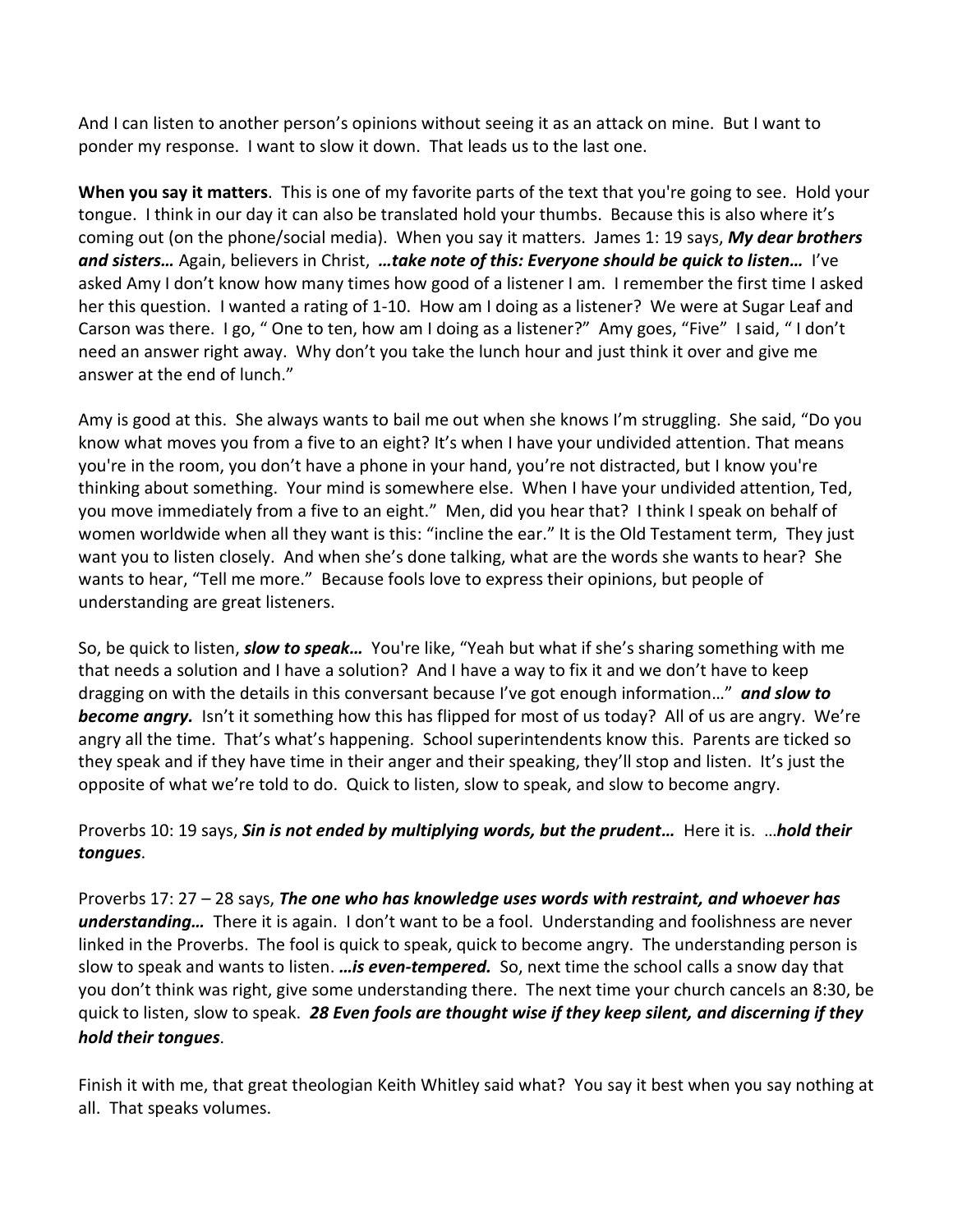## Proverbs 11: 12 – *Whoever derides…* or belittles *…their neighbor has no sense, but the one who has understanding holds their tongue.*

Again, just to speak, to go back to the how, the non-verbal's, I found it this week and I love it. It's this picture. "Controlling my tongue is no problem. It's my face that needs deliverance." What you say, how you say it, and when you say it matters.

Let's talk about this last one. Proverbs 26: 20 – *Without wood, a fire will go out, and without gossip, quarreling will stop.* How much wood are you throwing onto the embers of a quarrel in your community, in your family, in your church. How much wood are you throwing on it? Or are you one that when you hear gossip… are you one that puts an end to it? It stops with you. It won't be shared with another person. It won't be given to another person. It ends here.

The scripture in James says the tongue is uncontrollable. It is untamable. You can't tame it on your own, but you can with the Lord's help being filled with the Spirit, walking in reverence to Christ.

## We read in James 3: 9 – 12 *With the tongue we praise our Lord and Father…* You saw this in the imago Dei series. *…and with it we curse human beings, who have been made in God's likeness…* in his image. *10 Out of the same mouth come praise and cursing. My brothers and sisters, this should not be. 11 Can both fresh water and salt water flow from the same spring? 12 My brothers and sisters, can a fig tree bear olives, or a grapevine bear figs? Neither can a salt spring produce fresh water.*

The tongue takes us, and it is expressing what's in the heart. So, that's why if your heart is filled with unresolved anger, poisoned, and the Lord is not working in your life, you are not studying the scripture, you're not reading the scripture, you're not spending time alone with the Lord in prayer, and you are just filled with this anger, you're going to be quick to anger whenever a situation presents itself that allows you to spew that. But if God is working in your life and you're growing in maturity as we are going to be talking about with this series *A Good Example*… And, young people, if you're wanting to be known as wise beyond your years, you don't let the season, the stages, the circumstances, the slow service, a store being closed get to you. You're slow to anger. You're slow to speak. Your first response to a situation that presents itself that you don't like, your immediate response is quick to listen. *I'm going to hold my tongue here, I'm going to listen. What's going on? Why are they doing this? Why did they close?* 

Jesus said it this way in Matthew 15: 17 – 18, as he gives this great biology lesson. *17 "Don't you see that whatever enters the mouth goes into the stomach and then out of the body? 18 But the things that come out of a person's mouth…* the what, the how, the when *…come from the heart, and these defile them*.

I would encourage you in this season, in this challenging season, in this difficult season, when it is easy to be angry and when it is easy to express your opinions, to take a moment to pause to ask the Lord for help. Standing in line or taking an hour to get your food at a restaurant, whatever the case may be, that you would pause and seek the Lord's help.